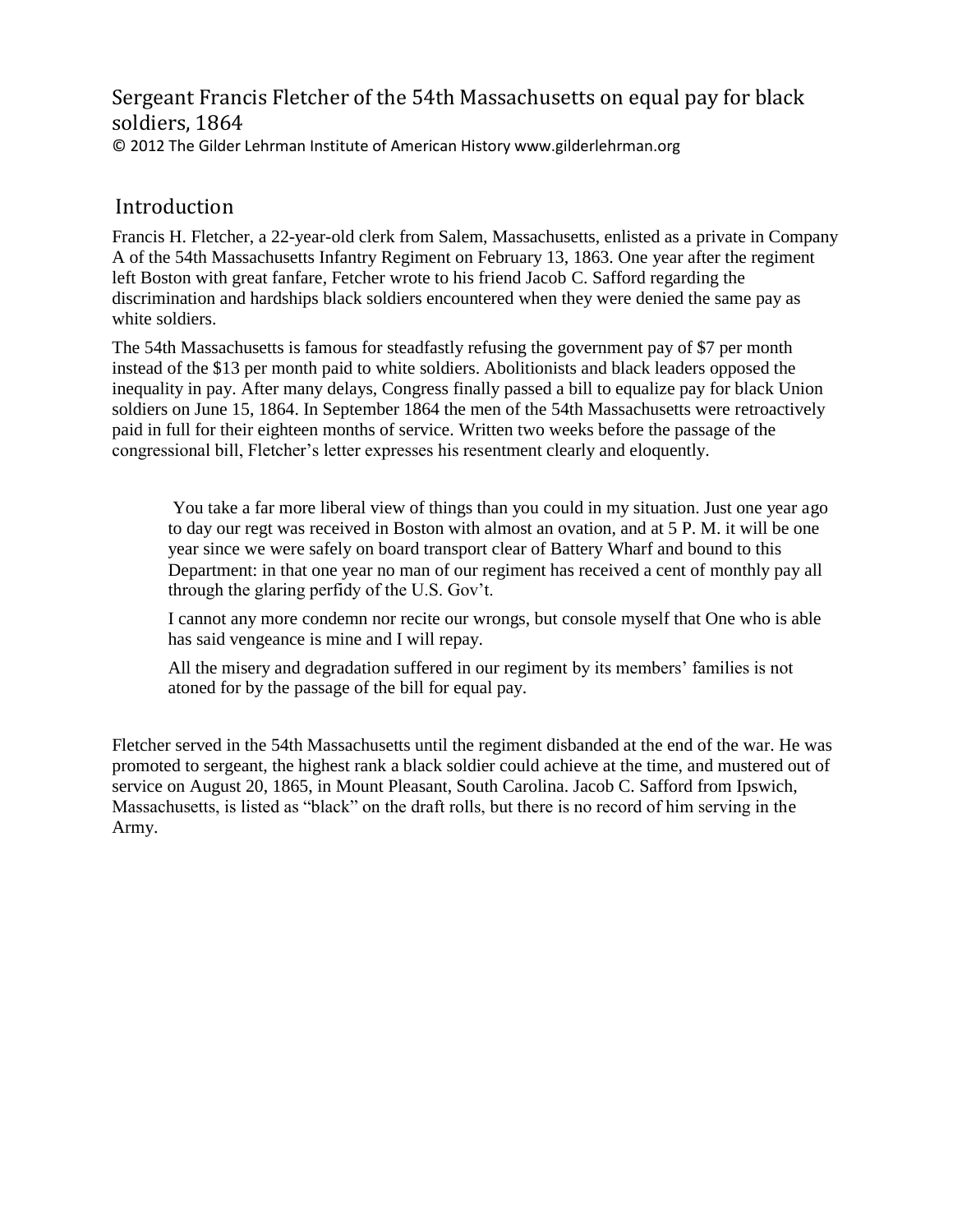Ho Dirs Post of Morris Island 20 May 28-19864 Mor Jacob C. Safford Dear Sir: have received earing date May 8th Those this may find you sister and the net of your family in good health as it leavesme. There is no local news of any impertance about here. There were some operations on James Island but amounted to only a raid as far as I have been able to learn. At the front everything is quiet. Thave forgotten of what you refer to speaking of some message I sent you by Mrs Dewis You take a far more liberal view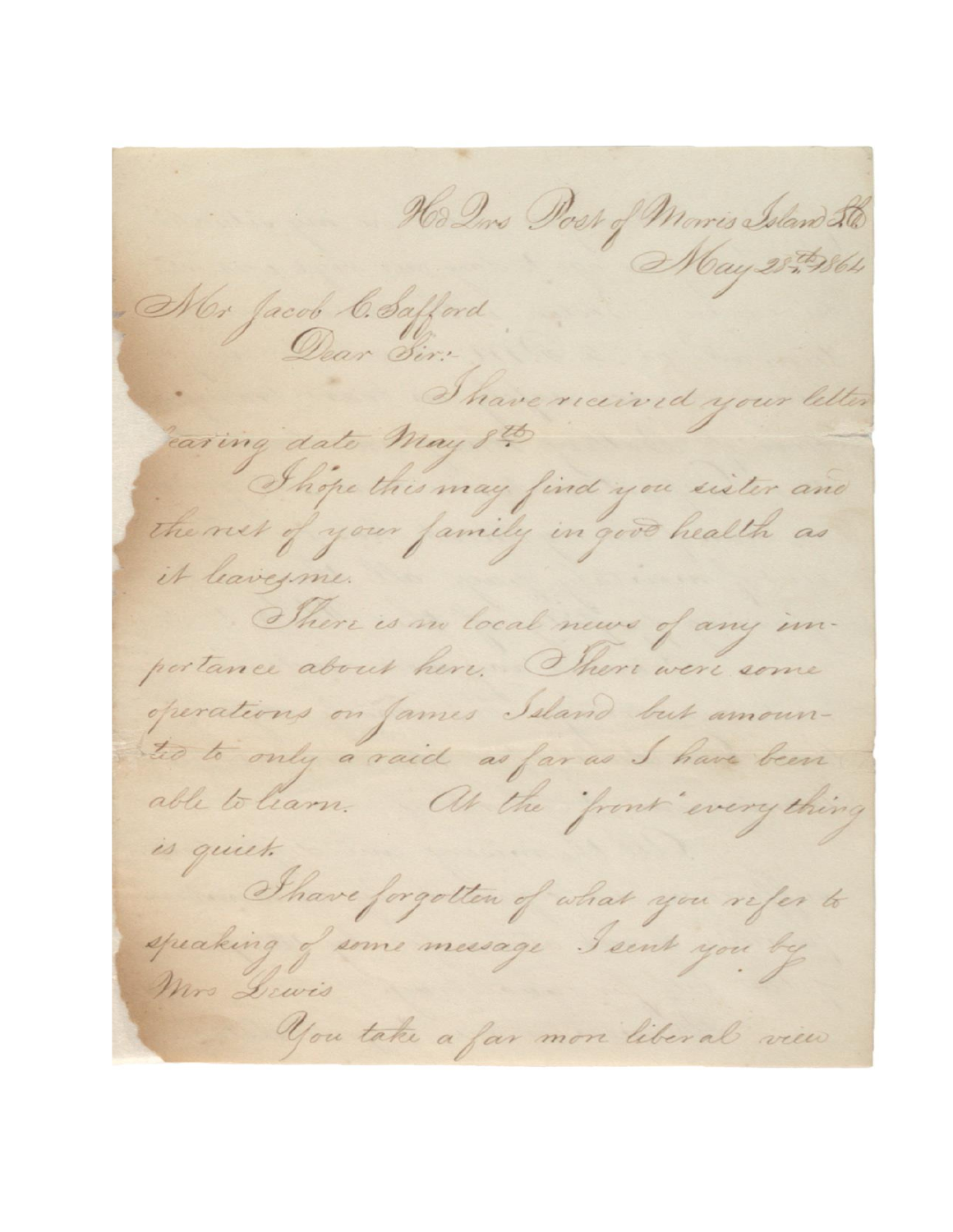Transcript Francis H. Fletcher to Jacob C. Safford, May 28, 1864. (Gilder Lehrman Collection, GLC07345)

Hd Qrs Post of Morris Island S.C.

May  $28^{\text{th}}$ , 1864

Mr. Jacob C. Safford

Dear Sir:

I have received your letter bearing date May  $8^{\text{th}}$ .

I hope this may find you sister and the rest of your family in good health as it leaves me.

There is no local news of any importance about here. There were some operations on James Island but amounted to only a raid as far as I have been able to learn. At the front everything is quiet.

I have forgotten of what you refer to speaking of some message I sent you by Mrs. Lewis.

You take a far more liberal view [2] of things than you could in my situation. Just one year ago to day our regt was received in Boston with almost an ovation, and at 5 P. M. it will be one year since we were safely on board transport clear of Battery Wharf and bound to this Department: in that one year no man of our regiment has received a cent of monthly pay all through the glaring perfidy of the U.S. Gov't.

I cannot any more condemn nor recite our wrongs, but console myself that One who is able has said vengeance is mine and I will repay.

All the misery and degradation suffered in our regiment by its members' families is not atoned for by the passage of the bill for equal pay.

Remember me to your sister and [*3*] and family and believe me

Yours truly

Francis H. Fletcher.